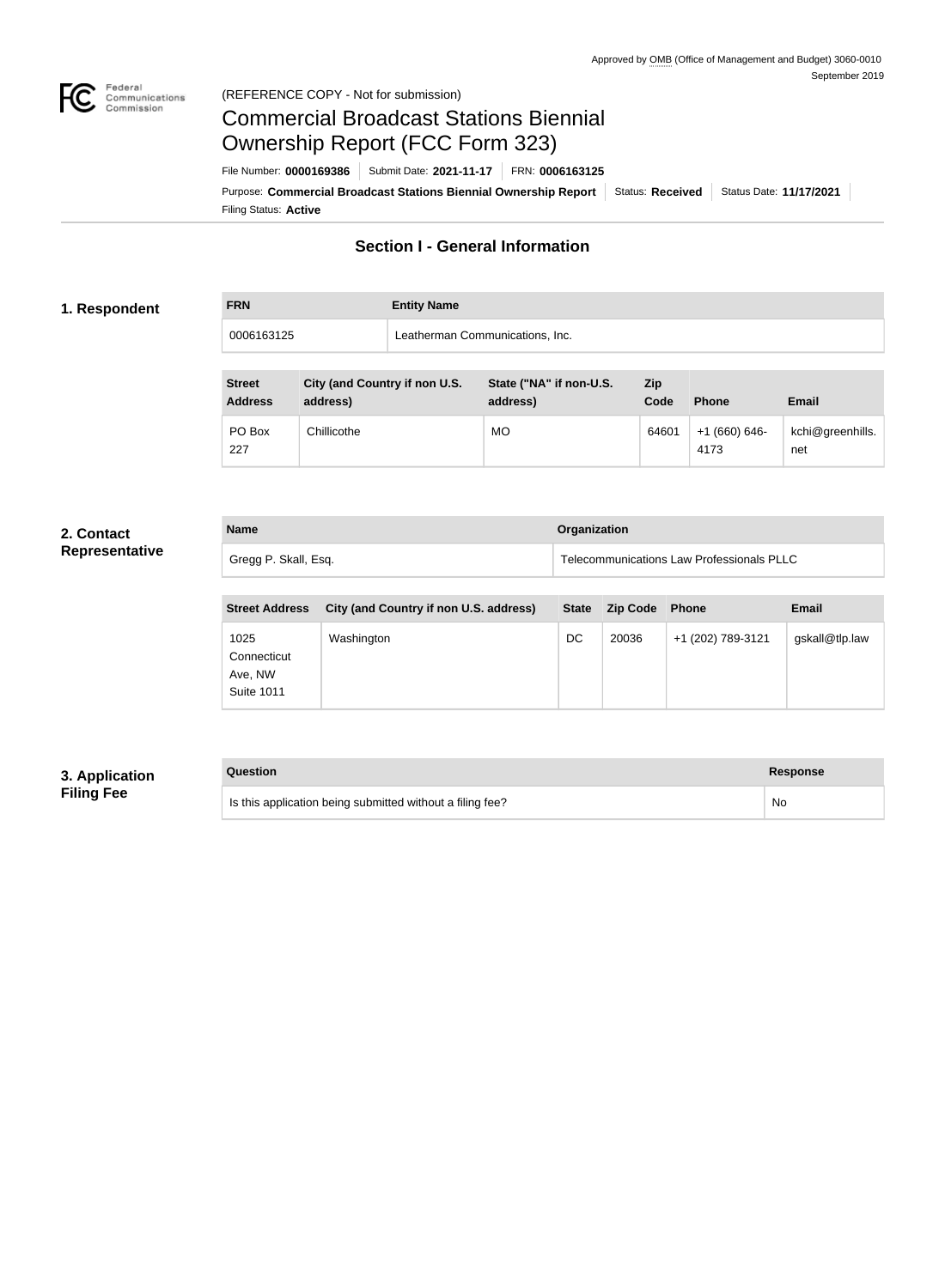| <b>Fees</b> | <b>Application Type</b> | <b>Form Number</b> | <b>Fee Code</b> | Quantity               | <b>Fee Amount</b> | <b>Subtotal</b> |
|-------------|-------------------------|--------------------|-----------------|------------------------|-------------------|-----------------|
|             | Biennial                | Form 323           | <b>MAR</b>      | $\sqrt{2}$<br><u>_</u> | 85                | \$170.00        |
|             |                         |                    |                 |                        | Total             | \$170.00        |

## **4. Nature of Respondent**

| (a) Provide the following information about the Respondent: |                        |
|-------------------------------------------------------------|------------------------|
| <b>Relationship to stations/permits</b>                     | Licensee               |
| <b>Nature of Respondent</b>                                 | For-profit corporation |

**(b) Provide the following information about this report:**

| <b>Purpose</b> | Biennial                                                                                                                                                                               |
|----------------|----------------------------------------------------------------------------------------------------------------------------------------------------------------------------------------|
| "As of" date   | 10/01/2021                                                                                                                                                                             |
|                | When filing a biennial ownership report or validating<br>and resubmitting a prior biennial ownership report, this<br>date must be Oct. 1 of the year in which this report is<br>filed. |

## **5. Licensee(s) and Station(s)**

### **Respondent is filing this report to cover the following Licensee(s) and station(s):**

| Licensee/Permittee Name         | <b>FRN</b> |
|---------------------------------|------------|
| Leatherman Communications, Inc. | 0006163125 |

| Fac. ID No. | <b>Call Sign</b> | <b>City</b>        | <b>State</b> | <b>Service</b> |
|-------------|------------------|--------------------|--------------|----------------|
| 63377       | <b>KCHI</b>      | <b>CHILLICOTHE</b> | <b>MO</b>    | AM             |
| 63378       | KCHI-FM          | <b>CHILLICOTHE</b> | <b>MO</b>    | <b>FM</b>      |

## **Section II – Biennial Ownership Information**

**1. 47 C.F.R. Section 73.3613 and Other Documents**

Licensee Respondents that hold authorizations for one or more full power television, AM, and/or FM stations should list all contracts and other instruments set forth in 47 C.F.R. Section 73.3613(a) through (c) for the facility or facilities listed on this report. In addition, attributable Local Marketing Agreements (LMAs) and attributable Joint Sales Agreements (JSAs) must be disclosed by the licensee of the brokering station on its ownership report. If the agreement is an attributable LMA, an attributable JSA, or a network affiliation agreement, check the appropriate box. Otherwise, select "Other." Non-Licensee Respondents, as well as Licensee Respondents that only hold authorizations for Class A television and/or low power television stations, should select "Not Applicable" in response to this question.

| <b>Document Information</b>                     |                                                                           |  |
|-------------------------------------------------|---------------------------------------------------------------------------|--|
| Description of contract or instrument           | AMENDMENT OF ARTICLES OF INCORPORATION                                    |  |
| Parties to contract or instrument               | STATE OF MISSOURI                                                         |  |
| Date of execution                               | 04/2000                                                                   |  |
| Date of expiration                              | No expiration date                                                        |  |
| <b>Agreement type</b><br>(check all that apply) | Other<br>Agreement Type: AMENDMENT OF ARTICLES OF<br><b>INCORPORATION</b> |  |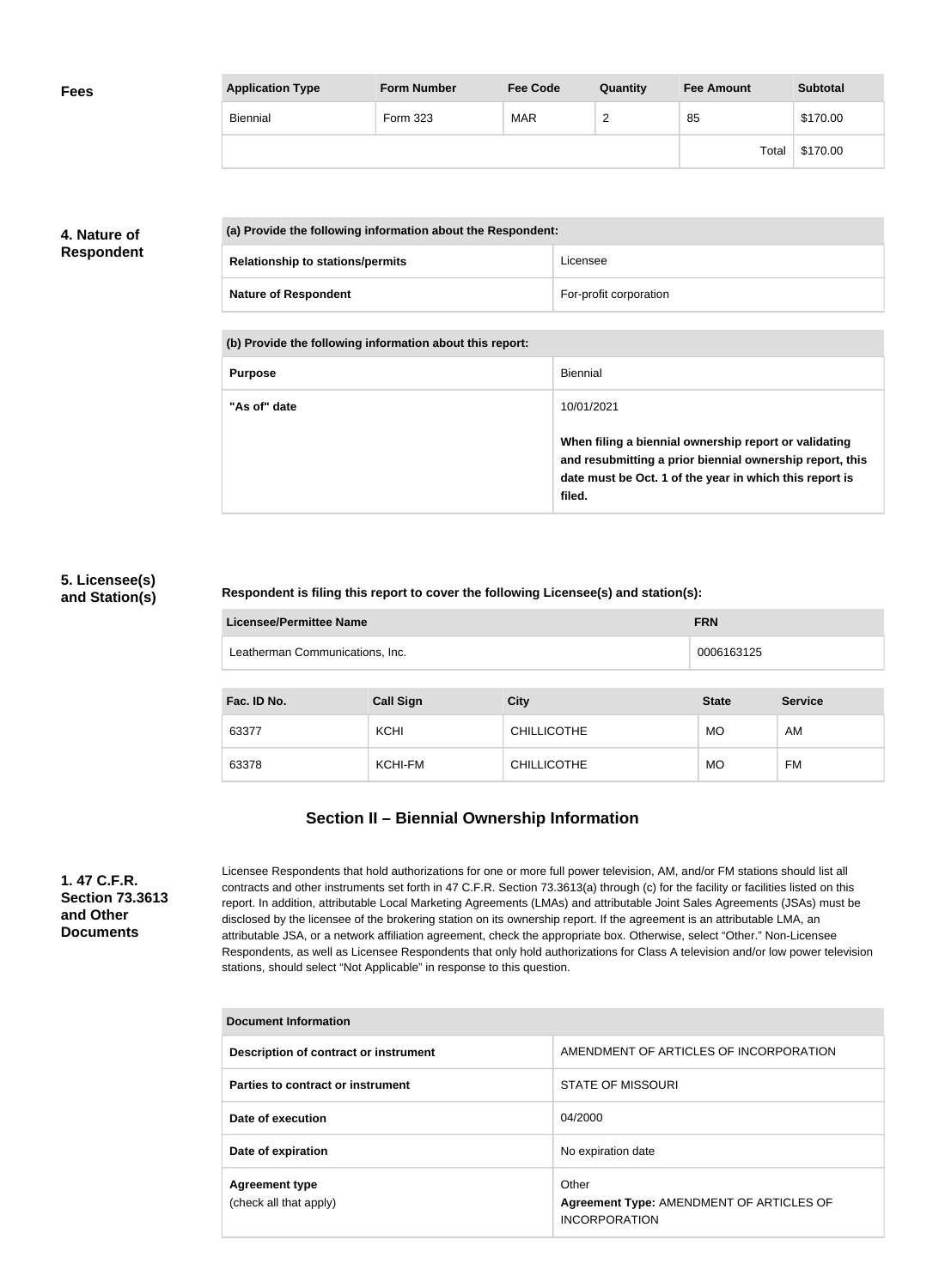| <b>Document Information</b>                     |                                                    |  |
|-------------------------------------------------|----------------------------------------------------|--|
| Description of contract or instrument           | ARTICLES OF INCORPORATION                          |  |
| Parties to contract or instrument               | <b>STATE OF MISSOURI</b>                           |  |
| Date of execution                               | 06/1984                                            |  |
| Date of expiration                              | No expiration date                                 |  |
| <b>Agreement type</b><br>(check all that apply) | Other<br>Agreement Type: ARTICLES OF INCORPORATION |  |

| <b>Document Information</b>                     |                                        |  |
|-------------------------------------------------|----------------------------------------|--|
| Description of contract or instrument           | <b>BYLAWS</b>                          |  |
| Parties to contract or instrument               | <b>SHAREHOLDERS</b>                    |  |
| Date of execution                               | 06/1984                                |  |
| Date of expiration                              | No expiration date                     |  |
| <b>Agreement type</b><br>(check all that apply) | Other<br><b>Agreement Type: BYLAWS</b> |  |

#### **2. Ownership Interests**

**(a)** Ownership Interests. This Question requires Respondents to enter detailed information about ownership interests by generating a series of subforms. Answer each question on each subform. The first subform listing should be for the Respondent itself. If the Respondent is not a natural person, also list each of the officers, directors, stockholders, non-insulated partners, non-insulated members, and any other persons or entities with a direct attributable interest in the Respondent pursuant to the standards set forth in 47 C.F.R. Section 73.3555. (A "direct" interest is one that is not held through any intervening companies or entities.) List each interest holder with a direct attributable interest in the Respondent separately.

Leave the percentage of total assets (Equity Debt Plus) field blank for an interest holder unless that interest holder has an attributable interest in the Respondent solely on the basis of the Commission's Equity Debt Plus attribution standard, 47 C.F.R. Section 73.3555, Note 2(i).

In the case of vertical or indirect ownership structures, list only those interests in the Respondent that also represent an attributable interest in the Licensee(s) for which the report is being submitted.

Entities that are part of an organizational structure that includes holding companies or other forms of indirect ownership must file separate ownership reports. In such a structure do not report, or file a separate report for, any interest holder that does not have an attributable interest in the Licensee(s) for which the report is being submitted.

Please see the Instructions for further detail concerning interests that must be reported in response to this question.

The Respondent must provide an FCC Registration Number for each interest holder reported in response to this question. Please see the Instructions for detailed information and guidance concerning this requirement.

| ווטווווטוווועון קווופוסווא |                                     |             |
|----------------------------|-------------------------------------|-------------|
| <b>FRN</b>                 | 0006163125                          |             |
| <b>Entity Name</b>         | Leatherman Communications, Inc.     |             |
| <b>Address</b>             | PO Box                              | 227         |
|                            | <b>Street 1</b>                     |             |
|                            | <b>Street 2</b>                     |             |
|                            | <b>City</b>                         | Chillicothe |
|                            | State ("NA" if non-U.S.<br>address) | <b>MO</b>   |
|                            | <b>Zip/Postal Code</b>              | 64601       |
|                            |                                     |             |

#### **Ownership Information**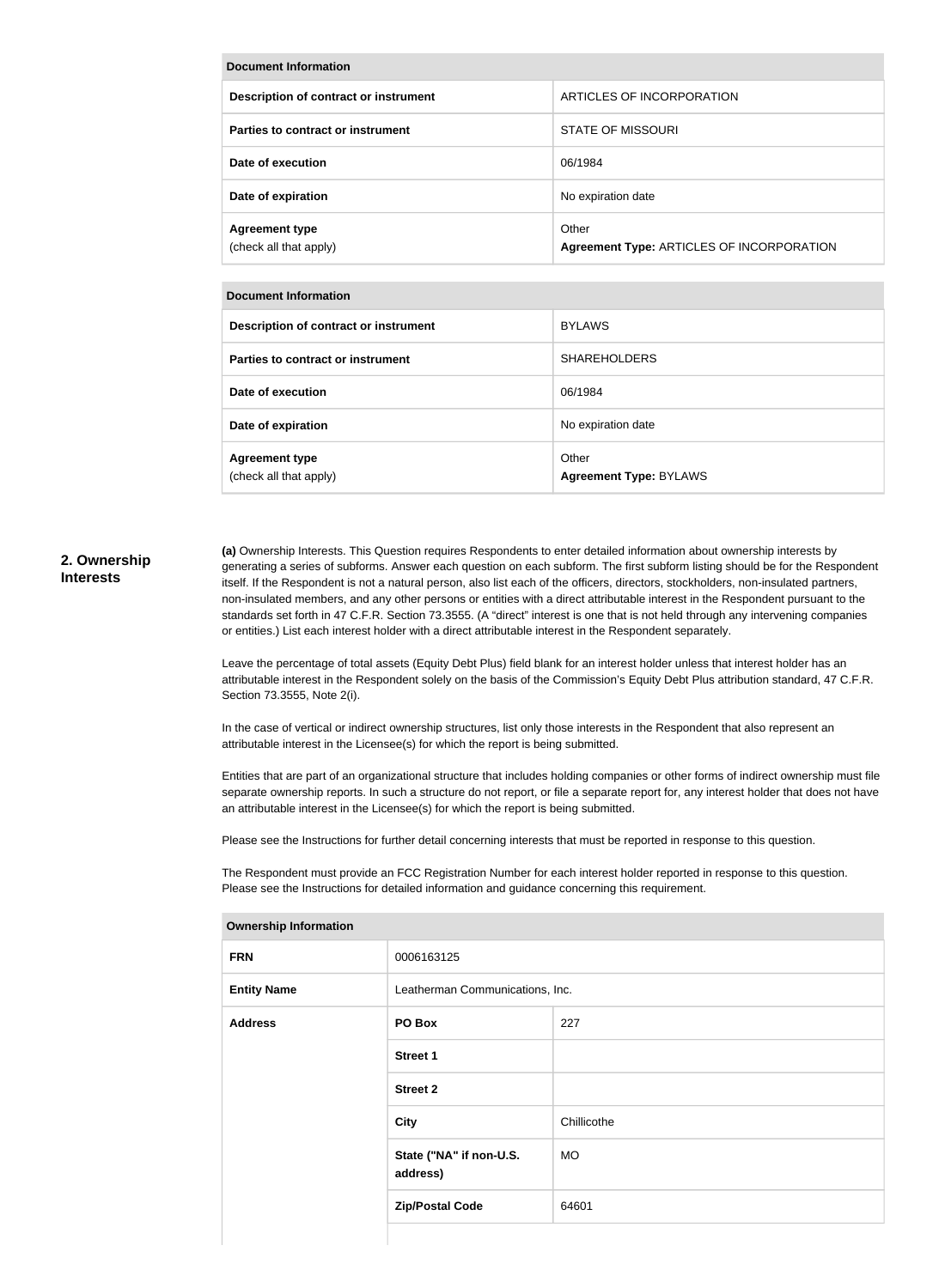|                                                                                      | Country (if non-U.S.<br>address)                        | <b>United States</b> |                            |
|--------------------------------------------------------------------------------------|---------------------------------------------------------|----------------------|----------------------------|
| <b>Listing Type</b>                                                                  | Respondent                                              |                      |                            |
| <b>Positional Interests</b><br>(check all that apply)                                | Respondent                                              |                      |                            |
| <b>Tribal Nation or Tribal</b><br><b>Entity</b>                                      | Interest holder is not a Tribal nation or Tribal entity |                      |                            |
| <b>Interest Percentages</b><br>(enter percentage values<br>from 0.0 to 100.0)        | Voting                                                  | 0.0%                 | <b>Jointly Held?</b><br>No |
|                                                                                      | <b>Equity</b>                                           | 0.0%                 |                            |
|                                                                                      | <b>Total assets (Equity Debt</b><br>Plus)               | $0.0\%$              |                            |
| Does interest holder have an attributable interest in one or more broadcast stations |                                                         |                      | <b>No</b>                  |

**that do not appear on this report?**

| <b>Ownership Information</b>                                                                                               |                                                 |                        |                            |  |
|----------------------------------------------------------------------------------------------------------------------------|-------------------------------------------------|------------------------|----------------------------|--|
| <b>FRN</b>                                                                                                                 | 0019894922                                      |                        |                            |  |
| <b>Name</b>                                                                                                                | Patricia L. Leatherman                          |                        |                            |  |
| <b>Address</b>                                                                                                             | PO Box                                          | 227                    |                            |  |
|                                                                                                                            | <b>Street 1</b>                                 |                        |                            |  |
|                                                                                                                            | <b>Street 2</b>                                 |                        |                            |  |
|                                                                                                                            | <b>City</b>                                     | Chillicothe            |                            |  |
|                                                                                                                            | State ("NA" if non-U.S.<br>address)             | <b>MO</b>              |                            |  |
|                                                                                                                            | <b>Zip/Postal Code</b>                          | 64601                  |                            |  |
|                                                                                                                            | Country (if non-U.S.<br>address)                | <b>United States</b>   |                            |  |
| <b>Listing Type</b>                                                                                                        | Other Interest Holder                           |                        |                            |  |
| <b>Positional Interests</b><br>(check all that apply)                                                                      | Officer, Director, Other - Attributable Trustee |                        |                            |  |
| Citizenship, Gender,                                                                                                       | <b>Citizenship</b>                              | <b>US</b>              |                            |  |
| <b>Ethnicity, and Race</b><br><b>Information (Natural</b>                                                                  | Gender                                          | Female                 |                            |  |
| Persons Only)                                                                                                              | <b>Ethnicity</b>                                | Not Hispanic or Latino |                            |  |
|                                                                                                                            | Race                                            | White                  |                            |  |
| <b>Interest Percentages</b><br>(enter percentage values                                                                    | <b>Voting</b>                                   | 100.0%                 | <b>Jointly Held?</b><br>No |  |
| from 0.0 to 100.0)                                                                                                         | <b>Equity</b>                                   | 0.0%                   |                            |  |
|                                                                                                                            | <b>Total assets (Equity Debt</b><br>Plus)       | 0.0%                   |                            |  |
| Does interest holder have an attributable interest in one or more broadcast stations<br>that do not appear on this report? |                                                 |                        | <b>No</b>                  |  |

**Ownership Information**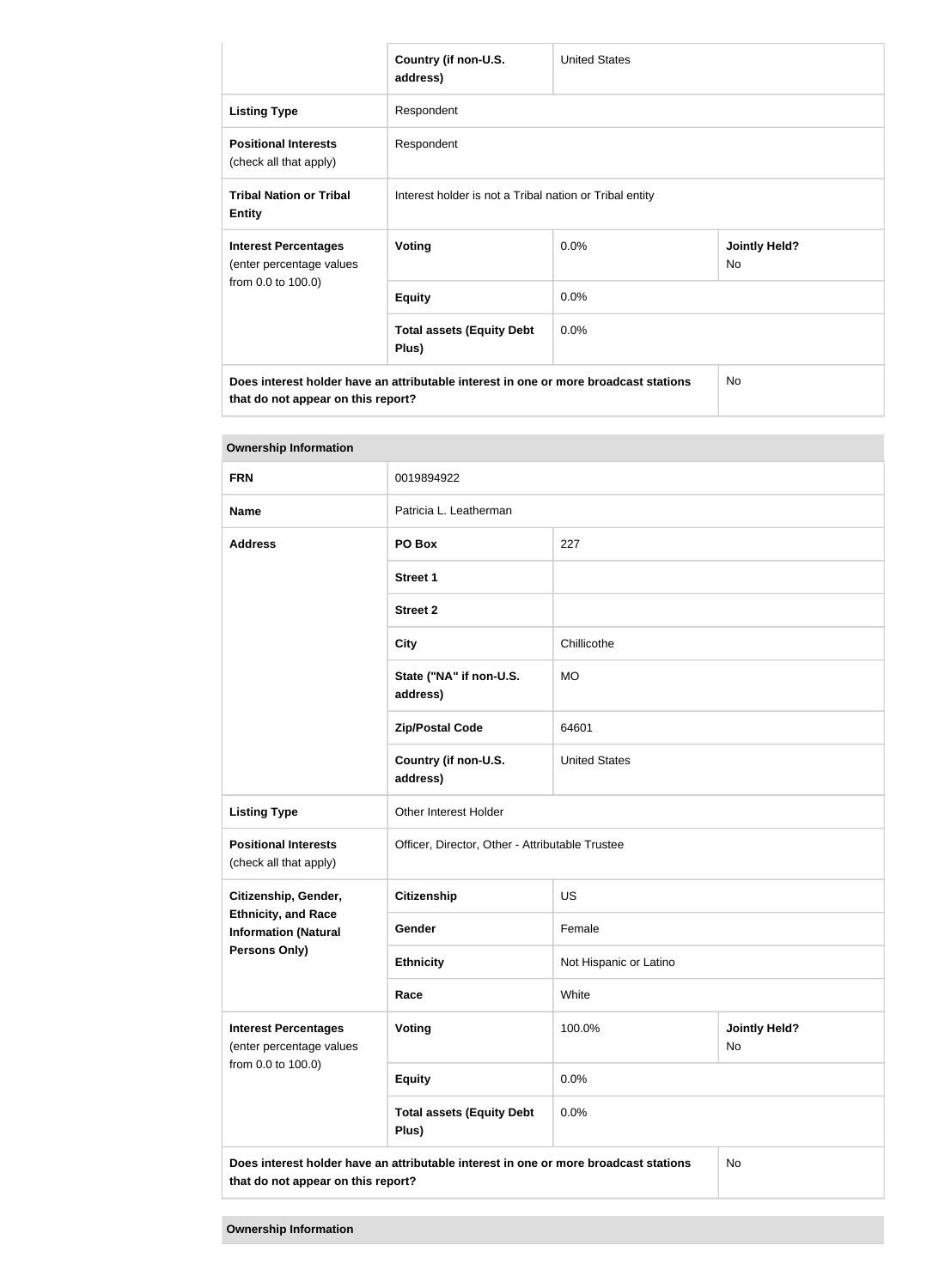| <b>FRN</b>                                                                                                                       | 0027876010                                                      |                      |                            |  |
|----------------------------------------------------------------------------------------------------------------------------------|-----------------------------------------------------------------|----------------------|----------------------------|--|
| <b>Entity Name</b>                                                                                                               | Daniel D. Leatherman and Patricia L. Leatherman Revocable Trust |                      |                            |  |
| <b>Address</b>                                                                                                                   | PO Box                                                          | 227                  |                            |  |
|                                                                                                                                  | <b>Street 1</b>                                                 |                      |                            |  |
|                                                                                                                                  | <b>Street 2</b>                                                 |                      |                            |  |
|                                                                                                                                  | <b>City</b>                                                     | Chillicothe          |                            |  |
|                                                                                                                                  | State ("NA" if non-U.S.<br>address)                             | <b>MO</b>            |                            |  |
|                                                                                                                                  | <b>Zip/Postal Code</b>                                          | 64601                |                            |  |
|                                                                                                                                  | Country (if non-U.S.<br>address)                                | <b>United States</b> |                            |  |
| <b>Listing Type</b>                                                                                                              | Other Interest Holder                                           |                      |                            |  |
| <b>Positional Interests</b><br>(check all that apply)                                                                            | Stockholder                                                     |                      |                            |  |
| <b>Tribal Nation or Tribal</b><br><b>Entity</b>                                                                                  | Interest holder is not a Tribal nation or Tribal entity         |                      |                            |  |
| <b>Interest Percentages</b><br>(enter percentage values<br>from 0.0 to 100.0)                                                    | Voting                                                          | 0.0%                 | <b>Jointly Held?</b><br>No |  |
|                                                                                                                                  | <b>Equity</b>                                                   | 100.0%               |                            |  |
|                                                                                                                                  | <b>Total assets (Equity Debt</b><br>Plus)                       | 100.0%               |                            |  |
| Does interest holder have an attributable interest in one or more broadcast stations<br>No<br>that do not appear on this report? |                                                                 |                      |                            |  |

| <b>Ownership Information</b>                                                                       |                                     |                      |  |
|----------------------------------------------------------------------------------------------------|-------------------------------------|----------------------|--|
| <b>FRN</b>                                                                                         | 2130021799                          |                      |  |
| <b>Name</b>                                                                                        | Maggie J. Leatherman                |                      |  |
| <b>Address</b>                                                                                     | PO Box                              |                      |  |
|                                                                                                    | <b>Street 1</b>                     | 1508 Elm St.         |  |
|                                                                                                    | <b>Street 2</b>                     |                      |  |
|                                                                                                    | <b>City</b>                         | Chillicothe          |  |
|                                                                                                    | State ("NA" if non-U.S.<br>address) | <b>MO</b>            |  |
|                                                                                                    | <b>Zip/Postal Code</b>              | 64601                |  |
|                                                                                                    | Country (if non-U.S.<br>address)    | <b>United States</b> |  |
| <b>Listing Type</b>                                                                                | Other Interest Holder               |                      |  |
| <b>Positional Interests</b><br>(check all that apply)                                              | Officer                             |                      |  |
| Citizenship, Gender,<br><b>Ethnicity, and Race</b><br><b>Information (Natural</b><br>Persons Only) | <b>Citizenship</b>                  | <b>US</b>            |  |
|                                                                                                    | Gender                              | Female               |  |
|                                                                                                    |                                     |                      |  |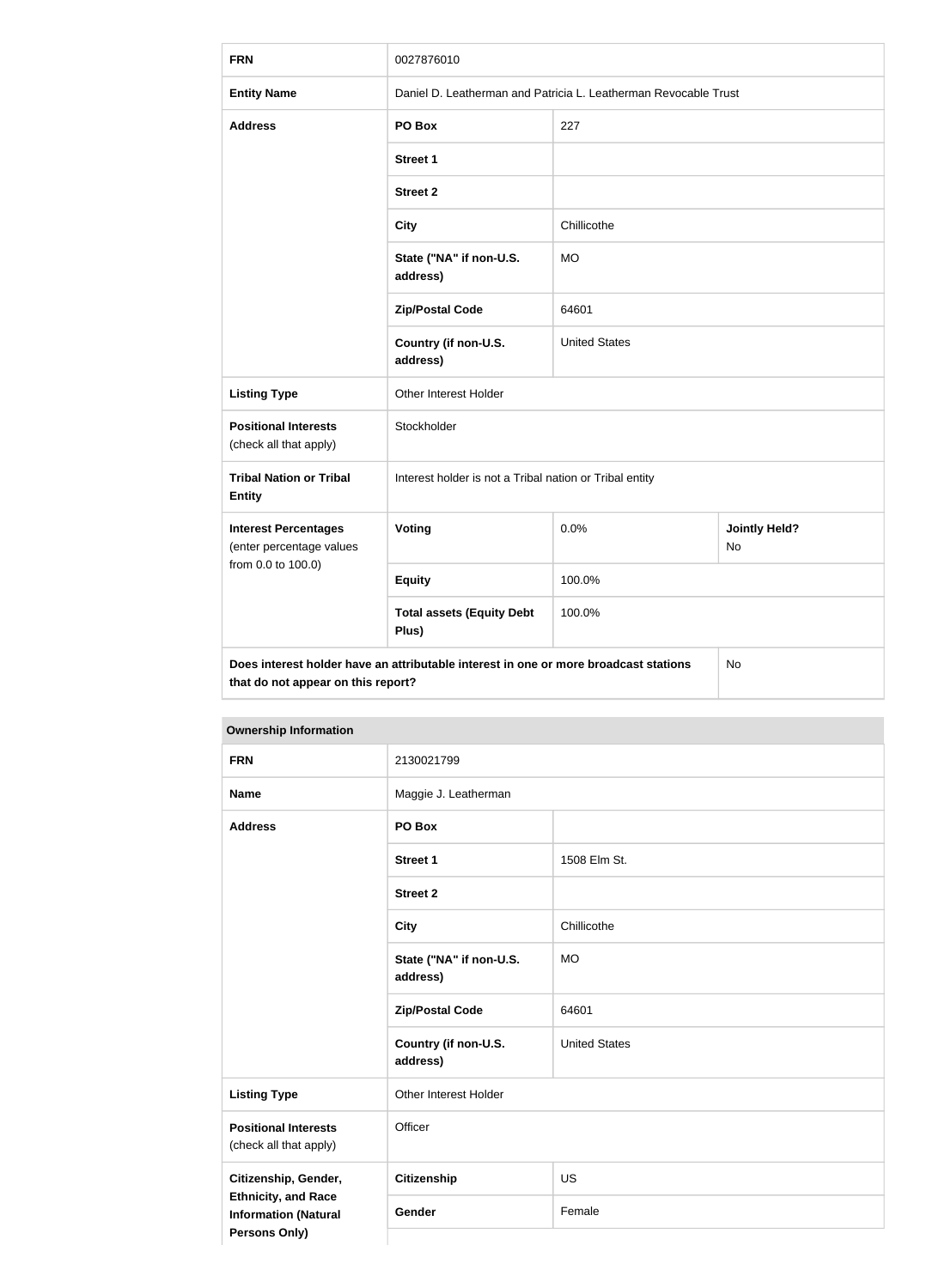|                                                                                                                                                                                                                                                                                                                                                                                                                                                                                                                                                                                                   | <b>Ethnicity</b>                                                                                                                                                                                                                                                                                                                                                                                                                                                                                                                                                                                                                                                                                                                                                                                                               | Not Hispanic or Latino |                            |
|---------------------------------------------------------------------------------------------------------------------------------------------------------------------------------------------------------------------------------------------------------------------------------------------------------------------------------------------------------------------------------------------------------------------------------------------------------------------------------------------------------------------------------------------------------------------------------------------------|--------------------------------------------------------------------------------------------------------------------------------------------------------------------------------------------------------------------------------------------------------------------------------------------------------------------------------------------------------------------------------------------------------------------------------------------------------------------------------------------------------------------------------------------------------------------------------------------------------------------------------------------------------------------------------------------------------------------------------------------------------------------------------------------------------------------------------|------------------------|----------------------------|
|                                                                                                                                                                                                                                                                                                                                                                                                                                                                                                                                                                                                   | Race                                                                                                                                                                                                                                                                                                                                                                                                                                                                                                                                                                                                                                                                                                                                                                                                                           | White                  |                            |
| <b>Interest Percentages</b><br>(enter percentage values                                                                                                                                                                                                                                                                                                                                                                                                                                                                                                                                           | <b>Voting</b>                                                                                                                                                                                                                                                                                                                                                                                                                                                                                                                                                                                                                                                                                                                                                                                                                  | 0.0%                   | <b>Jointly Held?</b><br>No |
| from 0.0 to 100.0)                                                                                                                                                                                                                                                                                                                                                                                                                                                                                                                                                                                | <b>Equity</b>                                                                                                                                                                                                                                                                                                                                                                                                                                                                                                                                                                                                                                                                                                                                                                                                                  | 0.0%                   |                            |
|                                                                                                                                                                                                                                                                                                                                                                                                                                                                                                                                                                                                   | <b>Total assets (Equity Debt</b><br>Plus)                                                                                                                                                                                                                                                                                                                                                                                                                                                                                                                                                                                                                                                                                                                                                                                      | 0.0%                   |                            |
| that do not appear on this report?                                                                                                                                                                                                                                                                                                                                                                                                                                                                                                                                                                | Does interest holder have an attributable interest in one or more broadcast stations                                                                                                                                                                                                                                                                                                                                                                                                                                                                                                                                                                                                                                                                                                                                           |                        | No                         |
| If "No," submit as an exhibit an explanation.                                                                                                                                                                                                                                                                                                                                                                                                                                                                                                                                                     | (b) Respondent certifies that any interests, including equity, financial, or voting<br>interests, not reported in this filing are non-attributable.                                                                                                                                                                                                                                                                                                                                                                                                                                                                                                                                                                                                                                                                            |                        | Yes                        |
| filed, as defined in 47 C.F.R. Section 73.3555?<br>EITHER the subform OR the spreadsheet option below.<br>submit should use the spreadsheet option.<br>use the spreadsheet option to complete this question<br>(including templates to start with), please Click Here.<br>that interest holder has an attributable interest in the<br>Equity Debt Plus attribution standard, 47 C.F.R. Section<br>for an interest holder unless that interest holder has an<br>attributable interest in the newspaper entity solely on the<br>basis of the Commission's Equity Debt Plus attribution<br>standard. | (c) Does the Respondent or any reported interest holder<br>hold an attributable interest in any newspaper entities in<br>the same market as any station for which this report is<br>If "Yes," provide information describing the interest(s), using<br>Respondents with a large number (50 or more) of entries to<br>NOTE: Spreadsheets must be submitted in a special XML<br>Spreadsheet format with the appropriate structure that is<br>specified in the documentation. For instructions on how to<br>If using the subform, leave the percentage of total assets<br>(Equity Debt Plus) field blank for an interest holder unless<br>newspaper entity solely on the basis of the Commission's<br>73.3555, Note 2(i). If using an XML Spreadsheet, enter "NA"<br>into the percentage of total assets (Equity Debt Plus) field | <b>No</b>              |                            |
| for each interest holder reported in response to this<br>and guidance concerning this requirement.                                                                                                                                                                                                                                                                                                                                                                                                                                                                                                | The Respondent must provide an FCC Registration Number<br>question. Please see the Instructions for detailed information                                                                                                                                                                                                                                                                                                                                                                                                                                                                                                                                                                                                                                                                                                       |                        |                            |

**(d) Are any of the individuals listed as an attributable interest holder in the Respondent married to each other or related to each other as parentchild or as siblings?** Yes

If "Yes," provide the following information for each such the relationship.

# **Family Relationships FRN** 0019894922 **Name** Patricia L Leatherman